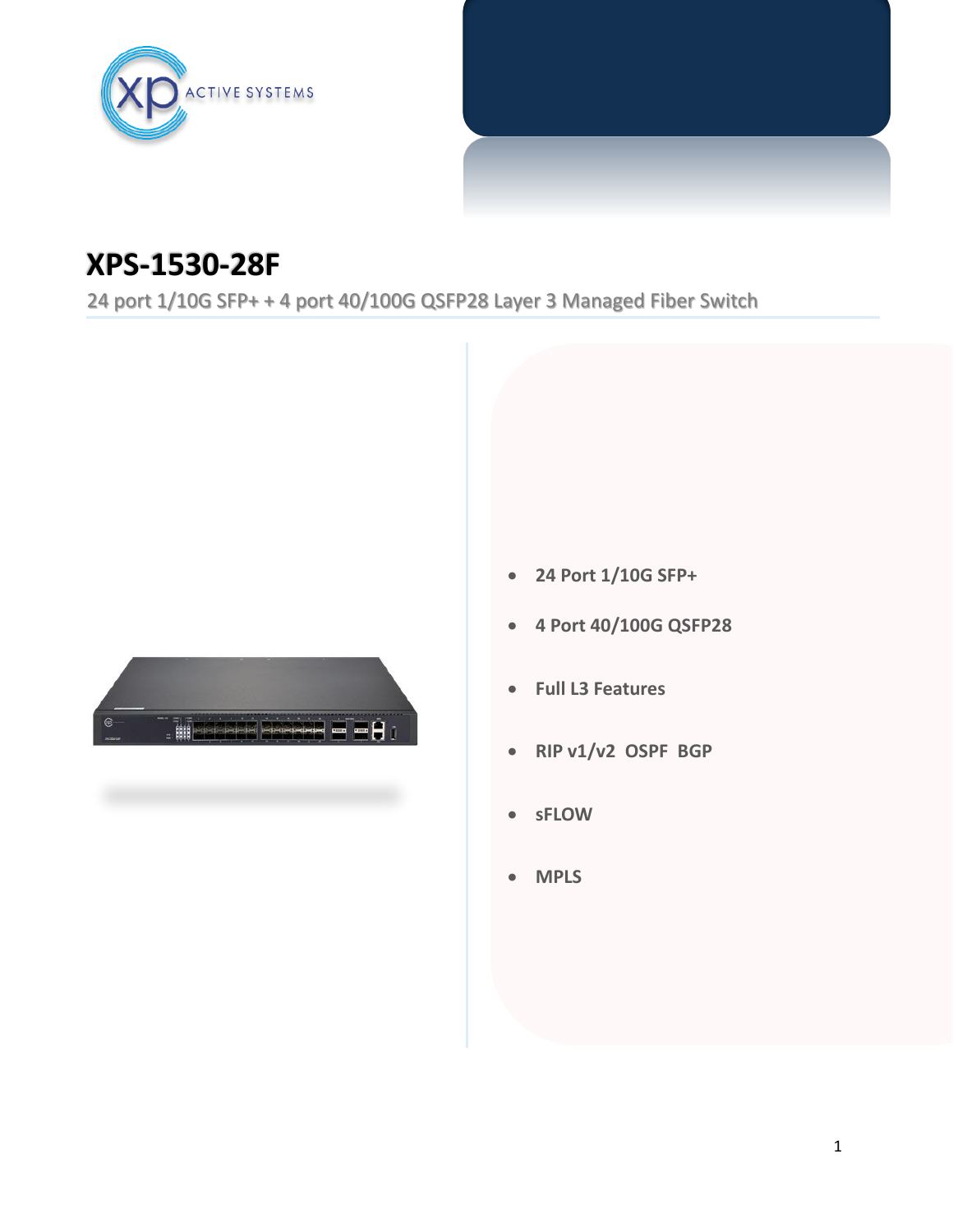

| <b>Technical Specs.</b>                   |                                                                                                                                                               |
|-------------------------------------------|---------------------------------------------------------------------------------------------------------------------------------------------------------------|
| <b>Model No</b>                           | XPS-1530-28F                                                                                                                                                  |
| <b>Port Capacity</b>                      | 28 Port Layer 3 Managed Fiber Switch                                                                                                                          |
| Port Types                                | 24x 1/10G SFP+ + 4x 40/100G QSFP28 + 1 RJ45 + 1 USB                                                                                                           |
| Performance                               |                                                                                                                                                               |
| <b>Switching Capacity</b>                 | 1.28 Tbps, wire speed, (non-blocking)                                                                                                                         |
| <b>Forwarding Rate</b>                    | 960 Mpps                                                                                                                                                      |
| <b>MAC Table</b>                          | 32K                                                                                                                                                           |
| <b>Jumbo Frames</b>                       | <b>16K</b>                                                                                                                                                    |
| <b>Flash RAM</b>                          | 32M                                                                                                                                                           |
| <b>RAM</b>                                | 1G                                                                                                                                                            |
| Auto-negotiation                          | $\checkmark$                                                                                                                                                  |
| <b>Auto MDI/MDIX</b>                      | ✓                                                                                                                                                             |
| Store-and-Forward                         | ✓                                                                                                                                                             |
| Layer 2 Features                          |                                                                                                                                                               |
| <b>Spanning Tree Protocol (STP)</b>       | IEEE802.1d Spanning Tree Protocol<br>IEEE802.1w Rapid Spanning Tree Protocol<br>IEEE802.1s Multiple Spanning Tree Protocol<br>Loop Back Detection, BPDU Guard |
| <b>Multicast</b>                          | IGMP v1/v2/v3                                                                                                                                                 |
| <b>VLANs</b>                              | Support up to 4K VLANs<br>Port-based VLAN<br>802.1Q tag-based VLAN<br><b>Guest VLAN</b><br><b>GVRP</b>                                                        |
| <b>Link Aggregation (Port Trunk)</b>      | IEEE802.3ad LACP                                                                                                                                              |
| <b>Ethernet Ring Protection Switching</b> | G.8032 ERPS                                                                                                                                                   |
| <b>Flow Control</b>                       | IEEE802.3x                                                                                                                                                    |
| <b>Private VLAN</b>                       | $\checkmark$                                                                                                                                                  |
| $Q$ in $Q$                                | ✓                                                                                                                                                             |
| <b>Layer 3 Features</b>                   |                                                                                                                                                               |
| <b>Static Routing</b>                     | $\checkmark$                                                                                                                                                  |
| <b>BGP</b>                                | ✓                                                                                                                                                             |
| <b>OSPF</b>                               |                                                                                                                                                               |
| <b>RIP v1/v2</b>                          |                                                                                                                                                               |
| <b>VRRP</b>                               |                                                                                                                                                               |
| <b>MPLS</b>                               | ✓                                                                                                                                                             |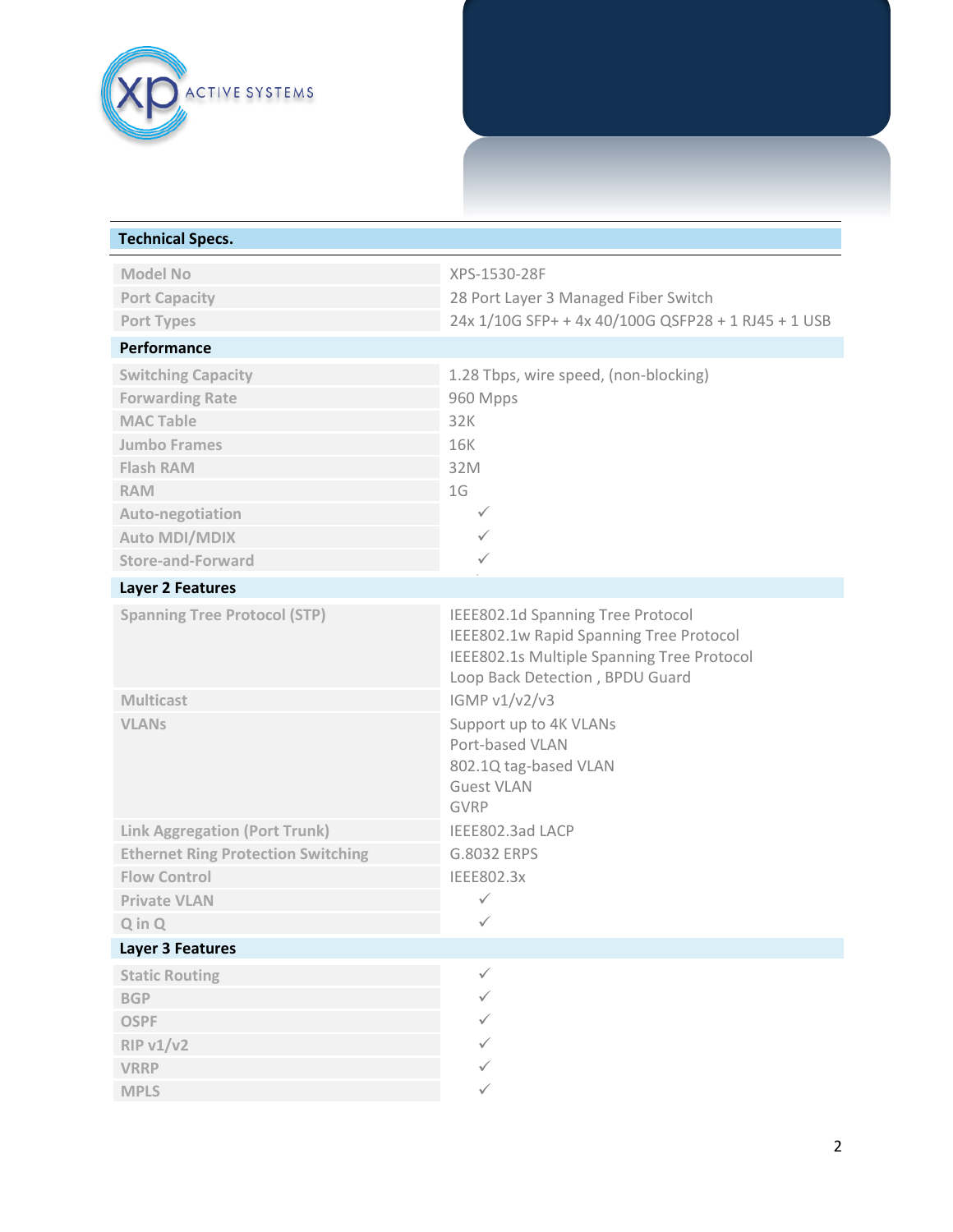

| Broadcast, multicast, unicast storm control | Secure Shell (SSH), Telnet security, supports SSH v1 |
|---------------------------------------------|------------------------------------------------------|
| Secure Sockets Layer (SSL), Web security    | and v2                                               |
| <b>DHCP Snooping</b>                        | ACL, VLAN ID or IP address,                          |
| ARP Inspection                              | MAC Based, Protocol Based, Port Based, TCP/ UDP      |
| IP Source Guard                             | Ethernet type, ICMP, IGMP, TCP flag                  |
| AAA, RADIUS and TACACS+                     | <b>Port Security</b>                                 |
|                                             | IP+MAC Binding Port Based                            |
| <b>Management</b>                           |                                                      |

| Web/SSL<br>Port Mirroring<br>Port Isolation<br>Port Speed Limit<br>Telnet/SSH<br>Ping<br>Timezone<br>802.1ag          | SNMP v1,2,3<br>Web GUI Interface<br><b>ITU-Y.1731</b><br>CPU Load<br>Dual Image<br>Syslog<br>802.3ah | DHCP Client/Relay/Option82                                                                                                       | Firmware upgrade,<br>(HTTP/HTTPs and TFTP)<br><b>LLDP</b><br><b>SNTP</b><br><b>TFTP</b><br>HTTP/HTTPs<br><b>SFLOW</b><br>Stacking |
|-----------------------------------------------------------------------------------------------------------------------|------------------------------------------------------------------------------------------------------|----------------------------------------------------------------------------------------------------------------------------------|-----------------------------------------------------------------------------------------------------------------------------------|
| IPv <sub>6</sub>                                                                                                      |                                                                                                      |                                                                                                                                  |                                                                                                                                   |
| IPv6 MLD snooping<br>DHCPv6<br>ACLv6<br><b>IPv6 Static Routing</b><br>RIPng<br>IPv6 discovery<br><b>Manual Tunnel</b> |                                                                                                      | IPv4/IPv6 Dual Protocol Stack<br>ICMPv6<br><b>IPv6 Telnet</b><br>OSPFv3<br>BGP4+<br><b>MTU Discovery</b><br>6 to 4 ISATAP tunnel |                                                                                                                                   |
| <b>Quality of Service</b>                                                                                             |                                                                                                      |                                                                                                                                  |                                                                                                                                   |
| CoS                                                                                                                   |                                                                                                      | 8 queues per port<br>TCP/UDP<br>Strict priority<br>Weighted Round Robin (WRR)<br>Weighted Fair Queuing (WRQ)                     |                                                                                                                                   |
| <b>Rate Limiting</b>                                                                                                  |                                                                                                      | Ingress/Egress<br>Rate control                                                                                                   |                                                                                                                                   |
| <b>Traffic classification</b>                                                                                         |                                                                                                      | IEEE802.1p<br>DSCP / IP precedence                                                                                               |                                                                                                                                   |
| <b>RMON</b>                                                                                                           |                                                                                                      | 4 Group                                                                                                                          |                                                                                                                                   |
| <b>ToS</b>                                                                                                            |                                                                                                      | $\checkmark$                                                                                                                     |                                                                                                                                   |
| <b>First Come First Served</b>                                                                                        |                                                                                                      | $\checkmark$                                                                                                                     |                                                                                                                                   |
| <b>Head of Line</b>                                                                                                   |                                                                                                      | ✓                                                                                                                                |                                                                                                                                   |
| <b>Best Effort Service</b>                                                                                            |                                                                                                      | ✓                                                                                                                                |                                                                                                                                   |